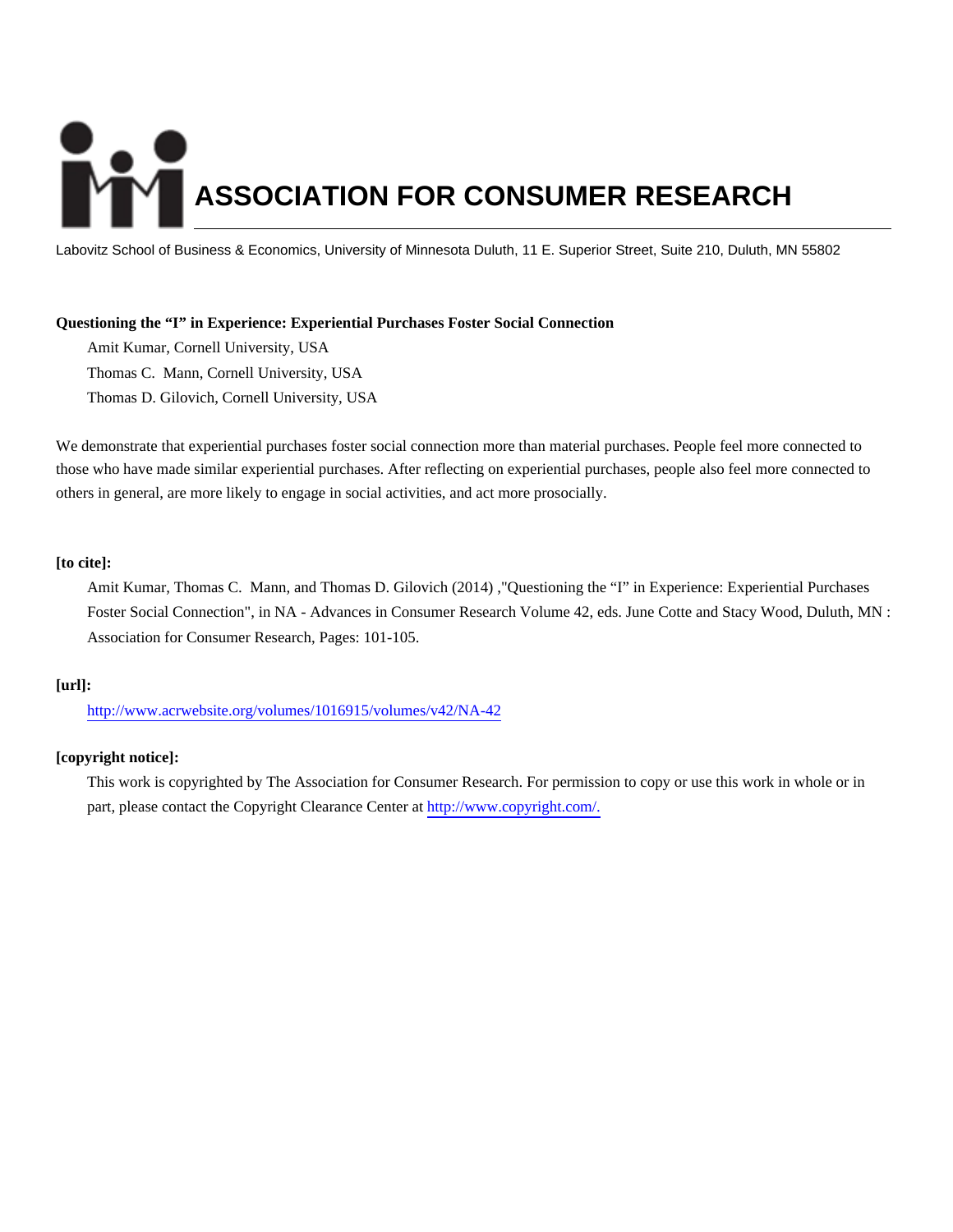# Just Like Being There: The Good and the Bad of Sharing Experiences

Chair: Alixandra Barasch, Wharton, UPenn, USA

#### Paper #1: Questioning the "I" in Experience: Experiential **Purchases Foster Social Connection**

Amit Kumar, Cornell University, USA

Thomas C. Mann, Cornell University, USA Thomas D. Gilovich, Cornell University, USA

## Paper #2: Experiential Gifts Foster Stronger Relationships than **Material Gifts**

Cindy Chan, University of Toronto, Canada Cassie Mogilner, Wharton, UPenn, USA

Paper #3: When Happiness Shared is Happiness Halved: How Taking Photos to Share with Others Affects Experiences and **Memories** 

Alixandra Barasch, Wharton, UPenn, USA Kristin Diehl, University of Southern California, USA Gal Zauberman, Wharton, UPenn, USA

Paper #4: Material Words: How Sharing Material and **Experiential Purchases with Others Influences Self-Esteem** 

Sarah G. Moore, University of Alberta, Canada

#### **SESSION OVERVIEW**

People's collected experiences form their life narratives and are intricately intertwined with their social relationships. Many of our social interactions involve sharing personal experiences or learning of others' experiences. For example, people may engage in similar experiences at different points in time, receive an experience from another person as a gift, or document and communicate their experiences to others in the form of photos and word-of-mouth. How do these various forms of sharing affect people, both during the experience and afterwards?

Most relevant research has examined how the co-presence of others affects experiences (Raghunathan and Corfman 2006; Ramanathan and McGill 2007; Caprariello and Reis 2013). There has been much less attention, however, to the broader effects of sharing experiences with others who were not present in the actual consumption experience. The four papers in this session illustrate how various forms of sharing experiences can influence social connections, self-esteem, and enjoyment and memory of experiences themselves.

The first two papers focus on the interpersonal consequences of sharing experiences. Building on work about the greater *personal* satisfaction people derive from experiences versus material goods, they show that experiences can also promote stronger social connections. Kumar, Mann, and Gilovich investigate how experiential purchases foster kinship with both others who have made similar purchases and people in general. Simply thinking about experiential purchases leads people to desire more social activities and to act more prosocially. Chan and Mogilner examine how receiving experiential gifts (compared to material gifts) can make recipients feel closer to the gift giver. These effects operate through the emotions evoked when an experiential gift is consumed, regardless of whether the gift is consumed together with the gift giver.

The final two papers concentrate on the intrapersonal consequences of sharing experiences. Barasch, Diehl, and Zauberman demonstrate that simply having the goal of sharing one's experience with others while taking pictures (compared to documenting the experience for oneself) can reduce enjoyment during the experience. A sharing goal also results in photos that are perceived as less authentic and enjoyable when people relive the experience. Finally, Moore shows that sharing stories about experiential versus material purchases can differentially affect social dimensions of self-esteem. In particular, sharing about negative experiential and positive material purchases decreases self-esteem, but the use of explanatory language (e.g., because) can reduce the stigma associated with sharing these stories and attenuate these effects.

Individual experience and social interaction are two central elements to human existence. Together, these papers highlight the diverse ways in which these constructs can intersect. All four projects are working papers with at least three studies completed. Given the widespread applicability of the issues discussed, we expect this session to attract researchers interested in experiential versus material consumption, social connection, well-being, word-of-mouth, gift giving, picture-taking, and prosocial behavior. In the spirit of the conference theme "Back to Fun," we hope that the focus on the social aspects of experiences and the diverse approaches to studying this topic will generate a lively and fruitful discussion.

## Questioning the "I" in Experience: Experiential **Purchases Foster Social Connection**

#### **EXTENDED ABSTRACT**

Research on experiential and material purchases (that is, money spent on *doing* versus *having*; Van Boven & Gilovich, 2003) has focused on the benefits of experiential consumption in terms of consumer satisfaction and the underlying mechanisms that produce this difference. Here, we present another downstream consequence of spending money on experiences as compared to possessions: fostering social connection. Such effects are important because of the human tendency for the need to belong (Baumeister & Leary, 1995).

In Study 1 ( $N = 98$ ), we investigated whether consumers feel more connected to someone who has made the same experiential purchase as they have than to someone who has made the same material purchase. While people may feel some kinship with those who make the same purchases they do, we set out to determine whether this was especially true for experiential purchases. Participants listed a significant experiential or material purchase and then thought about another person who had made the same purchase as they had. We then asked how similar they would feel to this person and how much kinship they would feel toward the person initially. As expected, participants reported that they would feel more similar to someone who had made the same experiential purchase as they had, unequal variances  $t(82.22) = 3.90$ ,  $p < 0.001$ . They also reported that they would feel more initial kinship toward the person who had purchased the same experience, unequal variances  $t(86.90) = 3.61$ ,  $p < 0.001$ . Knowing that another person has made the same experiential purchase thus appears to have notable social benefits: it creates a level of closeness and kinship that shared material purchases can't match.

In Study 2 ( $N = 97$ ), we extended these findings in two ways. Instead of having participants think about another person who had made the *same* purchase, they thought of someone who had made a similar, but "upgraded" purchase. We also added another dependent measure, one of longer-term kinship. Again, participants indicated that they would feel more similar to the other person in the experiential condition,  $t(95) = 2.47$ ,  $p < 0.02$ , and that they would feel more initial kinship toward the other person,  $t(95) = 2.03$ ,  $p < 0.05$ . Learning about someone who had made a similar, but better experiential purchase resulted in greater feelings of long-term kinship as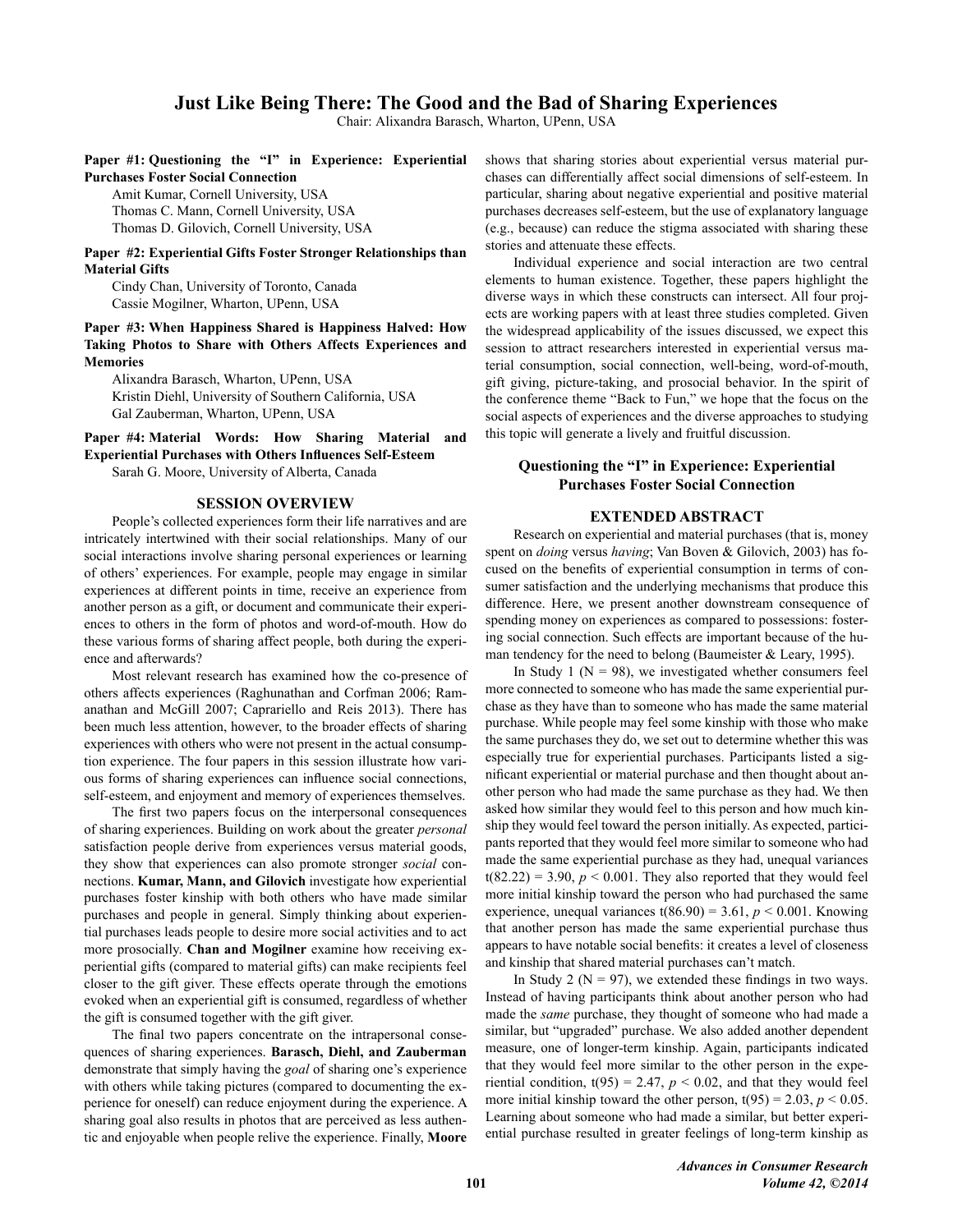well, unequal variances  $t(87.90) = 2.44$ ,  $p < 0.02$ . It seems, then, that even when a notable difference between oneself and another person making a similar purchase is made salient, experiential purchases foster more of a sense of social connection than possessions. Knowing that another person has a better version of what you have can be off-putting and can create a sense of social distance. The results of this study, however, indicate that this is less likely to be true when it comes to experiential purchases. When it comes to being "outdone" on a similar experiential purchase, the similarities appear to be more prominent or more important than the differences.

Study 3 ( $N = 197$ ) examined peoples' more general feelings of connection that are aroused by the types of purchases they make (i.e., not just toward someone who has made a similar purchase). Because we asked about their sense of connection to other people in general, we thought that the predicted effect might be less strong than those documented in the aforementioned studies, and so we doubled our sample size. After participants thought about either experiential or material purchases, they filled out the Social Connectedness Scale (Lee & Robbins, 1995). In line with our hypothesis, participants reported higher levels of social connection when they reflected on their experiential purchases,  $t(195) = 2.05$ ,  $p < 0.05$ .

When people feel connected to others, they may want to partake in other social activities and further their sense of connection. After thinking about one type of purchase or the other, participants in Study 4 ( $N = 80$ ) indicated their relative preference for a variety of activities, some social and some not, adapted from Vohs, Mead, and Goode (2006). Participants were given a series of nine pairs of activities and asked which they would prefer if offered a choice between them. In each pair, one activity was inherently social (e.g. "hanging out at a café with a friend") and the other was not (e.g. "reading a favorite book alone"). Giving consumers an opportunity to think about their experiential purchases made the social activities more appealing,  $t(78) = 2.07$ ,  $p < 0.05$ . Because we found a significant difference in purchase price between experiential and material purchases in this study, it is important to note that this difference in preference for social activities remains significant in an ANCOVA controlling for (log-transformed) average purchase price,  $F(1, 77) = 6.87$ ,  $p =$ 0.01. While the previous studies showed that consumers feel more connected to others after thinking about their experiential purchases, this experiment demonstrated that there may be behavioral consequences that stem from this feeling. Experiences not only connect us to other people; they also provide a rich store of memories of such connection to draw on and revisit, and these memories may feed the inclination to engage even more in such activities.

By inspiring people to seek out the company of others, experiential purchases are likely to have benefits beyond the purchase itself. But do the secondary benefits of such purchases apply only to the experiencer, or do they flow outward to reach others as well, perhaps causing us to treat others better? In Study 5 ( $N = 48$ ), participants were asked to recall an experiential or material purchase and then assigned the role of allocator in a dictator game. Previous research (Charness & Gneezy, 2008) has found that as social distance decreases, allocators in the dictator game become more altruistic to receivers and give them a bigger portion of the endowment. As predicted, thinking about an experiential purchase led participants to be more generous thinking about a material purchase, unequal variances t(40.46) = 2.27,  $p < 0.03$ .

#### **Experiential Gifts Foster Stronger Relationships than Material Gifts**

## **EXTENDED ABSTRACT**

Occasions to give gifts tie up each year. From birthdays to religious holidays, Valentine's Day to Father's Day, each occasion is fraught with the question: What to give?! To help inform gift givers of what to give and to gain insight into the interpersonal effects of gifts, this research investigates which type of gift causes recipients to feel closer to their gift giver-material gifts (objects for the recipients to keep) or experiential gifts (events for the recipients to live through)—and why.

People seem more inclined to give material gifts. In a survey we conducted among 219 gift givers, 78% reported having most recently given a gift that was material. Four subsequent experiments testing the effect of gift type on how close gift recipients feel to their gift giver, however, reveal this tendency may be misguided.

In Experiment 1A, gift givers were recruited through a university laboratory and were provided with \$10 to spend on a gift for a friend within three days. After identifying their gift recipient, gift givers were randomly assigned to purchase and give an experiential gift they jointly consumed with their recipient (shared experiential gift), an experiential gift not consumed with their recipient (nonshared experiential gift), or a material gift not consumed with their recipient (non-shared material gift). Three days later, recipients described the gift they had received and reported how receiving the gift affected their relationship with their gift giver. Recipients also rated the thoughtfulness of their gift and how much they liked the gift.

Results revealed that people who received either shared or nonshared experiential gifts consequently felt closer to their gift giver than people who received material gifts  $(ps<0.05)$ . Furthermore, experiential and material gifts did not differ in thoughtfulness or liking  $(ps\geq59)$ , suggesting that these factors do not explain the effect of gift type on closeness.

Experiment 1B extended 1A using a two-part design. We recruited pairs of friends and randomly assigned one friend to be the gift giver and the other to be the recipient. Gift givers were provided with \$15 and randomly assigned to purchase either an experiential or material gift over the next three days for their friend to consume on his/her own. Recipients completed an initial survey to measure the strength of their relationship with the gift giver. The following week, recipients completed a follow-up survey in which they described the gift they had received and rated the strength of their relationship with their gift giver, the thoughtfulness of the gift, and how much they liked the gift. Relationship change was measured as the difference between the pre- and post-gift relationship ratings.

Results showed that receiving an experiential gifts made recipients feel closer to their gift giver, compared to receiving a material gift ( $t=2.06$ ,  $p<.05$ ). Gift type was again unrelated to thoughtfulness and liking  $(ps>0.11)$ .

Experiment 2 explored the underlying role of emotion in the effect. Participants were randomly assigned to recall a gift they had received in a 2(material vs. experiential)  $\times$  2(shared vs. non-shared) between-subjects design. Participants rated the closeness of their relationship both before and after receiving the gift, and the differences between the measures served as our measure of relationship change. Participants also rated how intensely emotional they felt at the moment they felt the most emotional from both receiving and consuming the gift, and identified which emotions they were feeling. Finally, participants rated thoughtfulness and liking.

Results showed that receiving an experiential gift resulted in a greater change in connection than receiving a material gift  $(F=6.83)$ ,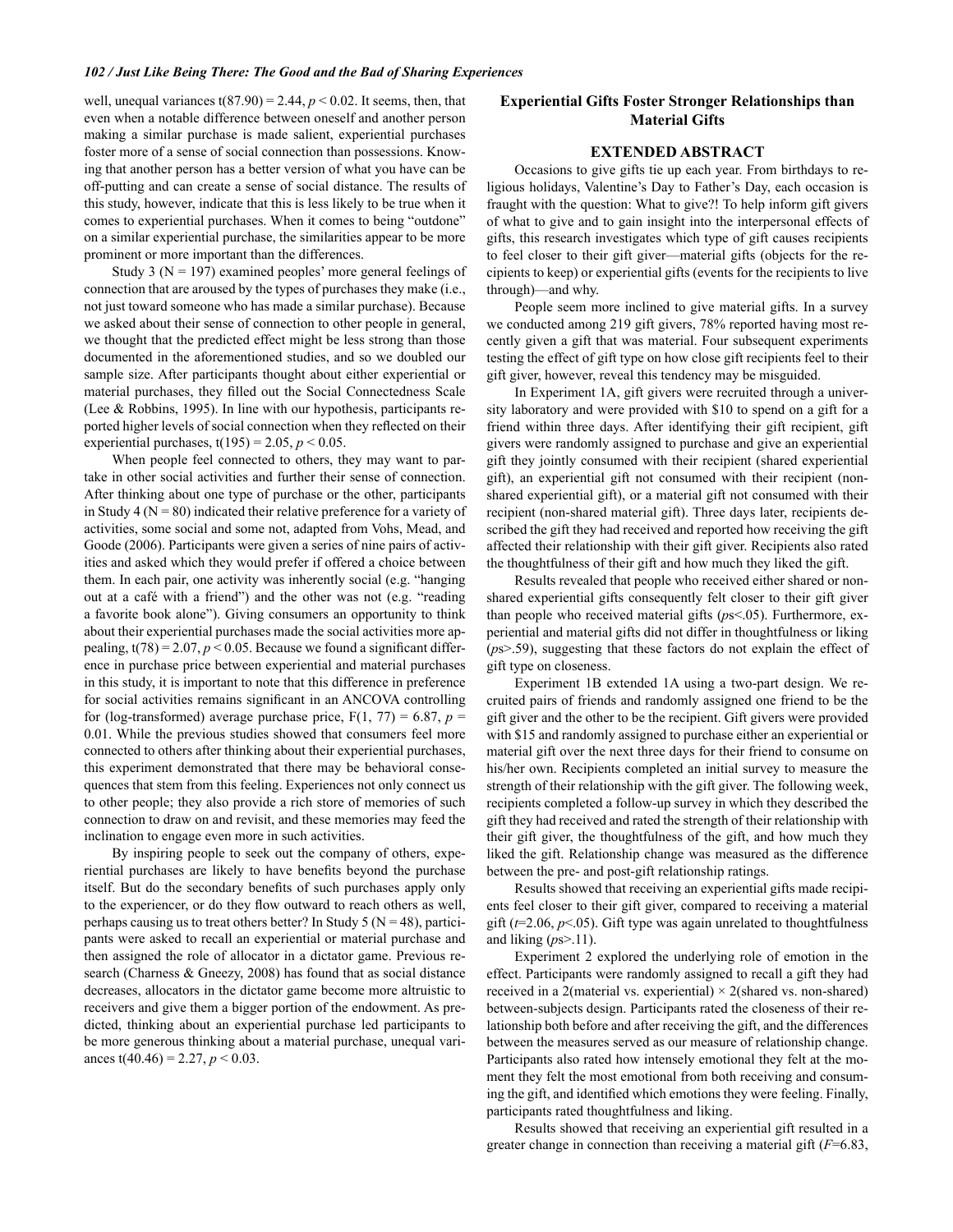$p=0.009$ ). Moreover, a non-significant main effect of whether the gift was shared ( $p=72$ ) and a non-significant interaction effect ( $p=.32$ ) suggest that the connecting effect of receiving an experiential gift occurred regardless of whether the recipient consumed the gift with the gift giver. Additional analyses showed that thoughtfulness and liking did not explain the effect of gift type on consumption, nor did the emotion felt during the gift exchange. However, an analysis of the emotions that were felt while consuming the gift revealed that experiential gifts evoked more emotion when consumed than did material gifts ( $F=15.55$ ,  $p<0.001$ ; the effect of sharing and the interaction effect were non-significant, ps>.89). Furthermore, mediation analyses showed that the emotions felt during gift consumption mediated the effect of gift type on relationship change  $(95\%CI=[.03, .12])$ .

Experiment 3 tested whether framing a gift of a book as more experiential would make it more connecting. We further tested the underlying role of consumption emotion by manipulating whether recipients thought about the emotion they would feel while consuming the gift. Experiment 3 thus followed a 2(material vs. experiential)  $\times$  2(control vs. emotion) between-subjects design. Participants identified a friend and rated their relationship with him/her. They next imagined receiving a book from that friend and wrote about the material or experiential aspects of the book; some participants were further instructed to write about the emotions the book would make them feel. They again rated their relationship with their friend and the difference between the pre- and post-gift measures served as our measure of relationship change.

Results in the control conditions showed that the gift of a book was more connecting when recipients were reminded of the experience of reading the book, rather than its material attributes. Furthermore, in support of the underlying role of emotion, when recipients were led to think about the emotion they would feel while consuming the book, they felt greater connection regardless of gift type framing  $(F=7.60, p=.006)$ .

In summary, this paper explores the effect of purchases on connections between people, finding that not all expenditures of money are equally beneficial. Indeed, people's tendency to give material gifts seems to do little to foster the relationship between a gift giver and recipient. Experiential gifts, in contrast, make recipients feel closer to the person who gave them the gift because of the emotion evoked when consuming the gift, regardless of whether the experience is consumed together. Thus, when deciding on a gift for a loved one, an experiential gift promises greater hope of connection.

## When Happiness Shared is Happiness Halved: How **Taking Photos to Share with Others Hurts Experiences** and Memories

#### **EXTENDED ABSTRACT**

Picture-taking has become ubiquitous with technological innovation and the availability of camera phones. From eating a meal to watching a concert to skiing a mountain, hardly a situation exists these days that individuals do not feel compelled to document with the snap of a camera. While precise numbers are difficult to obtain, researchers estimate that Americans alone took 53 billion pictures in 2006 and that this number has doubled in the past seven years (National Geographic, 2012).

Consumers have different motivations for taking these pictures. One goal is to document and preserve experiences for themselves, as people gain utility from their memories (e.g., Zauberman, Ratner, & Kim, 2009). Another goal is to document and share experiences with others, as people also gain utility from connecting with others (e.g., Ramanathan & McGill, 2007). Indeed, of the billions of photos that

#### **Advances in Consumer Research (Volume 42) / 103**

people take every year, millions of them are shared on social media websites each day (Facebook, 2013). Yet, prior literature has devoted little attention to understanding how one's goal for taking photos might influence their online experience and future memories. We address this question with two lab experiments and one field study.

On the one hand, it is possible that taking photos to share with others will increase enjoyment of the experience and retrospective evaluations. Sharing positive events with others provides both personal and interpersonal benefits (Reis et al., 2010; Lambert et al., 2012), and the ability to share experiences with others partially accounts for why people value experiential goods more than material goods (Caprariello & Reis, 2013). However, while people clearly gain utility from sharing experiences with others, we propose that pursuing this goal comes with a cost. People motivated to share their experience through photos become concerned with impression management and self-presentation (Leary & Kowalski, 1990; Tetlock & Manstead, 1985), which have often been associated with increased anxiety and pressure to make a good impression (Schlenker & Leary, 1982). We propose and find that taking photos to share with others can reduce online enjoyment and immersion in the experience, while also reducing enjoyment of photos themselves by hampering people's ability to fully relive their experiences.

To initially examine how one's goal in taking pictures may affect online experience, we developed a unique computer interface that allows respondents to experience a simulated event in the lab by watching a first-person-perspective video of the event. In the first two studies, participants experienced a simulation of a 4-minute city bus tour. During the simulation, participants were able to take pictures like they would during an actual experience by clicking their mouse

In Study 1, 131 participants from Mechanical Turk were randomly assigned either to take photos of the bus tour so that they could preserve the memories for themselves (self condition) or to take photos so they could share the memories with their friends (share condition). A manipulation check confirmed that participants were more focused on others (versus themselves) in the share condition than the self condition ( $F(1,129)=6.03$ ,  $p=.02$ ). Importantly, we found that relative to the self condition, taking photos to share decreased participants' enjoyment ( $F(1,129)=6.21$ ,  $p=.01$ ) and immersion in the experience  $(F(1, 129)=7.86, p<.01)$ . Participants in the self condition also reported that their albums were better at capturing their overall tour experience  $(F(1, 131)=5.51, p=.02)$ .

Because Study 1 involved hypothetical sharing, Study 2 sought to replicate these findings when individuals had to actually share their photos with others. 169 participants were assigned to the same conditions as above, except that in the sharing condition they were instructed to share their photos with a partner in the lab. Confirming the results in Study 1, participants enjoyed the experience less  $(F(1,167)=3.11, p=.08)$  and were less immersed  $(F(1,167)=6.10, p=.08)$  $p=01$ ) in the share condition than the self condition. In addition, we found initial evidence for the mechanism underlying these effects: individuals were more anxious when they were taking photos to share  $(F(1,167)=5.93, p=.02)$ , which mediated the effects on immersion and enjoyment (95% CI=[-.321,-.080]).

In Study 3, we extended our findings from the lab into the field and also examined the effects of picture-taking goals on people's subsequent memories and evaluations of their photos. We recruited 107 students to participate in the study before they left for Christmas vacation. Half the participants were instructed to take pictures on Christmas so that they could make an album to post on Facebook, while half the participants were instructed to take pictures so that they could make an album to keep for themselves. Two days after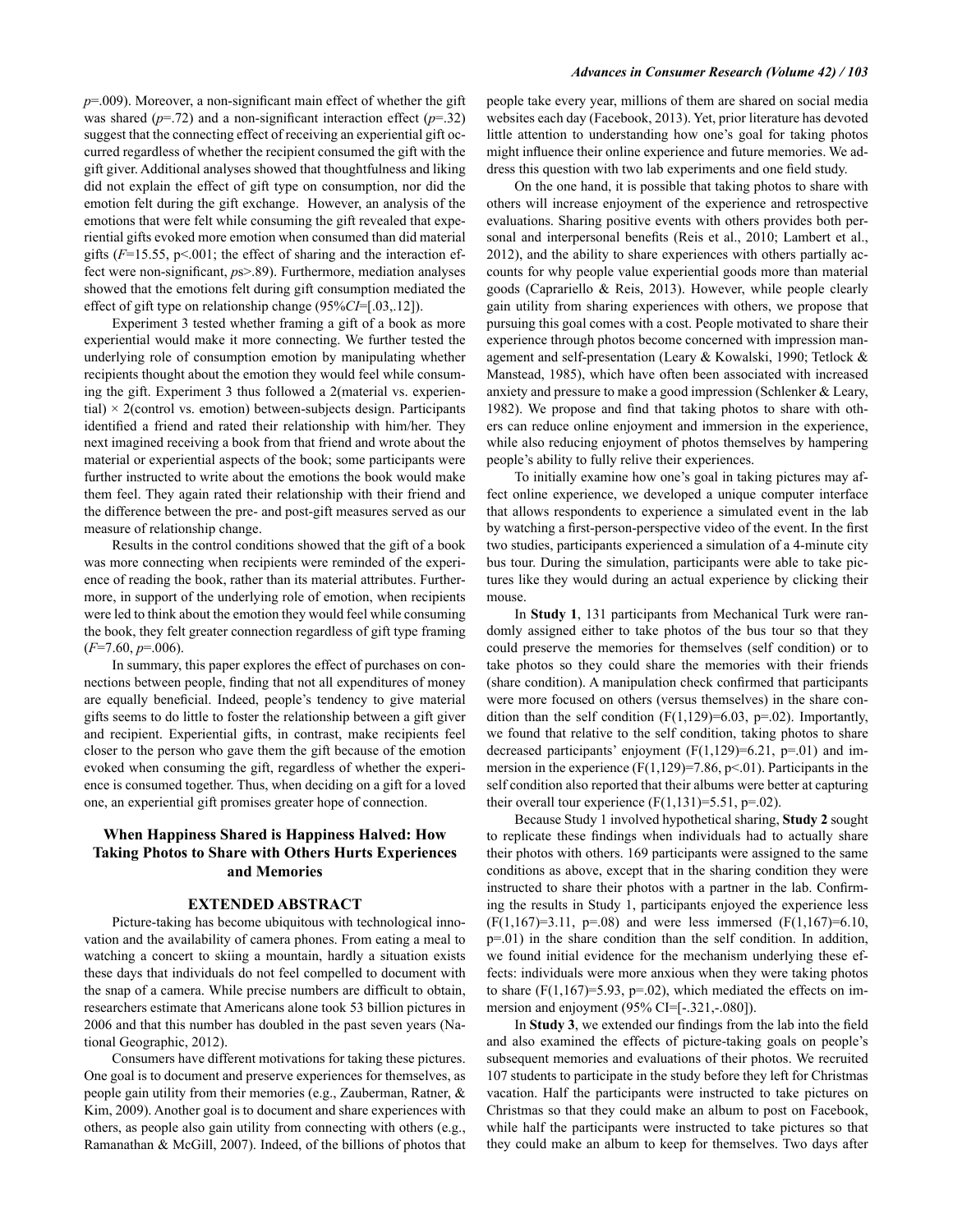#### 104 / Just Like Being There: The Good and the Bad of Sharing Experiences

Christmas, participants were asked to fill out a short questionnaire and create an album based on their assigned goal (Time 1). To allow us to investigate longer-lasting consequences, they also completed an online follow-up survey one month later (Time 2; filled out by 102) out of 107 participants).

Consistent with the anxiety effects found in Study 2, participants in the share condition were more likely to report that they tried to take photos that made them look good at Time 1  $(F(1,105)=5.25)$ , p=.02). Interestingly, when asked to recall their Christmas experience and visualize the situation, participants in the share condition were more likely than those in the self condition to rate that image as being from the perspective of an observer (versus their own perspective) at both Time 1 ( $F(1,105)=4.41$ ,  $p=.03$ ) and Time 2 ( $F(1,102)=4.10$ ,  $p=.04$ ). Moreover, these effects were reflected in the photos people took: participants in the share condition were less able to relive their experience through their photos at Time 1  $(F(1,105)=6.80, p=.01)$  and enjoyed looking at their photos less at both time points (T1: F(1,105)=6.79, p=.01; T2: F(1,102)=4.24,  $p=0.04$ ), compared to those in the self condition.

By demonstrating the impact of picture-taking goals on online experience and subsequent memory, the present research offers novel insights for psychology and consumer research. Given its contributions to literatures in picture-taking, sharing, and memory, we believe this research would be of interest to a wide audience at ACR.

#### **Material Words: How Sharing Material and Experiential Purchases with Others Influences Self-Esteem**

#### **EXTENDED ABSTRACT**

Consumers share word of mouth (WOM) about purchases, such as buying clothes or watching movies, daily (Carl, 2006). While sharing allows individuals to savor events (Lyubomirsky, Sousa,  $\&$ Dickerhoof, 2006) and build relationships (Sprecher & Hendrich, 2004), it can also subject them to stigma (Van Boven, Campbell,  $\&$  Gilovich, 2010). Thus, we examine when sharing has positive or negative consequences for consumers.

Because sharing is inherently social and self-esteem indicates relational value (Leary  $\&$  Baumeister, 2000), we explore how sharing impacts social state self-esteem—the extent to which individuals feel self-conscious about their public image (Heatherton & Polivy, 1991). In general, self-esteem should be affected when individuals share purchases for which they may be stigmatized (Link & Phelan, 2001). Prior work on *material* (tangible objects) and *experiential* (intangible events) purchases shows that material purchases are stigmatized (Van Boven et al., 2010). Individuals who make material purchases are stereotyped as selfish and are evaluated unfavorably relative to those who make experiential purchases; material purchases are viewed as extrinsically motivated by factors such as status, while experiential purchases are viewed as related to the self and intrinsically motivated by factors such as personal growth and enjoyment; and conversations about material purchases are less enjoyable than conversations about experiential purchases (Caprariello & Reis, 2013; Van Boven et al., 2010).

Due to this stigma, self-esteem may decrease when sharing about material purchases, as individuals may fear being judged. Further, extending prior work, we hypothesize that purchase valence will interact with purchase type (experiential vs. material) to predict changes in self-esteem. Specifically, individuals may not fear judgment for sharing about unenjoyable, disliked material purchases, or enjoyable, liked, and fulfilling experiential purchases (Caprariello & Reis, 2013; Van Boven et al., 2010). Thus, sharing about negative material or positive experiential purchases should not influence selfesteem. In contrast, individuals may fear judgment for sharing about enjoyable, liked material purchases or unenjoyable, disliked, and unfulfilling experiential purchases (Caprariello & Reis, 2013). Thus, sharing about positive material or negative experiential purchases may decrease self-esteem.

Importantly, we expect the language used while sharing to moderate this effect. Language influences behavior (Patrick & Hagtvedt, 2012), attitudes (Moore, 2012), and emotions (Hart, 2013). One particularly impactful type of language is explaining language (Pennebaker, 1997). Explaining may protect self-esteem because justifying stigmatized purchases should reduce individuals' fear of being judged (Lerner & Tetlock, 1999). Thus, if positive material and negative experiential purchases are not explained when sharing, selfesteem should decrease; however, if these purchases are explained when sharing, self-esteem should not decrease. We test these predictions in three studies.

Study 1 examined material purchases. Undergraduates  $(N =$ 169) participated in a 2 (audience: salient/not) by 2 (valence: positive/negative) by 3 (writing: control/explain/non-explain) design. They recalled an appropriate purchase (using instructions from Van Boven et al., 2010), and then wrote a review of their purchase. In the audience salient condition, participants were told their review would be shared with another participant. In the not-salient condition, participants were told their review would be stored anonymously. Control participants wrote only one or two words about their purchase, while explain and non-explain participants completed a fillin-the-blank review (Moore, 2012). In the explain condition, half of the ten sentences contained explaining clauses (e.g., "I would recommend this product to others, because \_\_\_."); the non-explain condition had similar sentences without explanation. After writing, participants completed the Social State Self-Esteem Scale (e.g., "I am worried about whether I am regarded as a success or failure," Heatherton & Polivy, 1991) and the short Material Values Scale (Richins, 2004); this was used as a covariate.

A three-way audience x valence x writing interaction predicted self-esteem ( $F(2, 156) = 4.03$ ,  $p = .02$ ). Self-esteem decreased only in the audience salient conditions, and only when individuals wrote about positive material purchases without explaining. Those who did not explain had lower self-esteem  $(M = 2.22)$  than those in the explain ( $M = 2.83$ ,  $F(1, 77) = 6.77$ ,  $p = .01$ ) and control conditions  $(M = 2.79, F(1, 77) = 3.77, p = .05)$ , which did not differ  $(p = .58)$ .

Study 2 investigated how self-esteem was influenced by explaining (or not) material and experiential purchases, holding audience salience constant—all participants were informed that their review would be shared. We also measured global self-esteem (Rosenberg, 1965) several weeks prior to the study to use as a covariate. For the study, undergraduates ( $N = 157$ ) participated in a 2 (type: material/ experiential) by 2 (valence: positive/negative) by 3 (writing: control/ explain/no explain) between-subjects design. The study proceeded similarly to study 1, except for the type of purchases recalled; state self-esteem and materialism were measured after writing.

Results revealed a type x valence x writing interaction on selfesteem  $(F(2, 143) = 3.27, p = 0.04)$ . For positive experiential and negative material purchases, self-esteem was not influenced by writing ( $ps > .60$ ). However, for negative experiential and positive material purchases, compared to control ( $M_{\text{NE}}$  = 3.61;  $M_{\text{PM}}$  = 3.87), writing without explaining decreased self-esteem ( $M_{NE}$  = 2.85,  $F(1, 142)$  = 5.37,  $p = .02$ ;  $M_{\text{PM}} = 3.36$ ,  $F(1, 142) = 4.28$ ,  $p = .04$ ), while writing with explaining did not ( $M_{\text{NE}}$  = 3.51, p = 0.76;  $M_{\text{PM}}$  = 3.82, p = 0.85).

In study 3, undergraduates  $(N = 91)$  wrote freehand about positive or negative material or experiential purchases; all were told their writing would be shared. We measured explaining word use (e.g.,